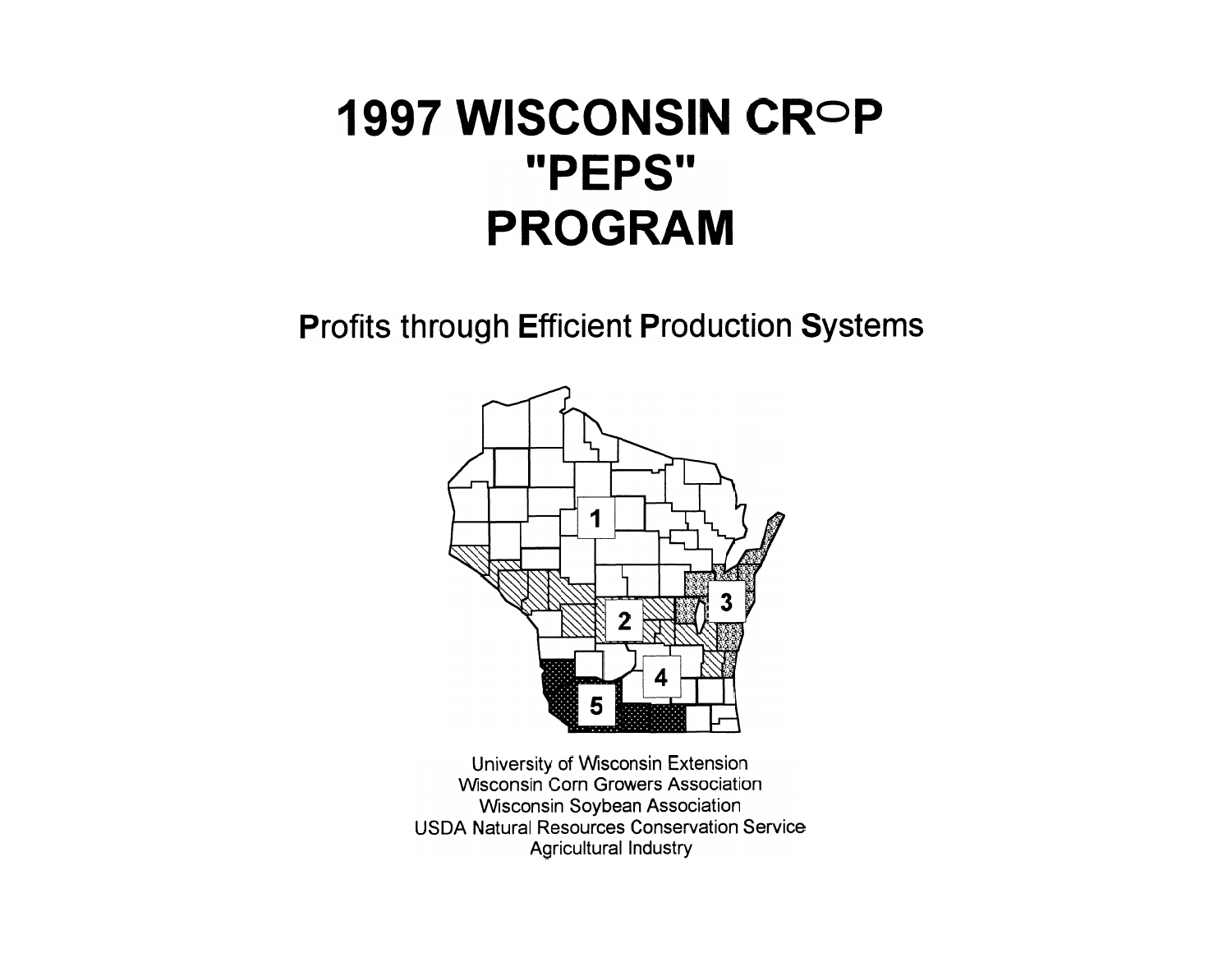#### **1997 WISCONSIN "PEPS" PROGRAM CASH CROP CORN DIVISION**

|                                                  |                           |                  |        |                      |          | <b>NRCS</b>    |                                                              | Planting   |    |    |                                       |                    |           |                                              |                     |                   |                 |
|--------------------------------------------------|---------------------------|------------------|--------|----------------------|----------|----------------|--------------------------------------------------------------|------------|----|----|---------------------------------------|--------------------|-----------|----------------------------------------------|---------------------|-------------------|-----------------|
| Dist. Name                                       | County                    | Return/A Cost/Bu |        | Yield<br>@15.5 Moist |          | Rated<br>Yield | <b>Hybrid or Variety</b>                                     | Date       |    |    | Rate Row Previous<br>x1000 Width Crop | Trips<br>Over Till |           | Field /1/ Herbicides                         | Insecticides        | Nitrogen<br>lbs/a | Soil<br>_oss/2/ |
| Jaquish Farms,<br>inc.                           | Eau Claire                | \$231.21         | \$1.32 | 185                  | 25.6     | 65             | Pioneer 3730                                                 | 5/6/97     | 30 | 30 | Corn                                  | 6                  | SS        | Prowl Marksman                               |                     | 156               | 1Y              |
| Ivan Gruetzmacher                                | Wauoaca                   | \$195.74         | \$1.22 | 145                  | 24.0     | 70             | Pioneer 3753                                                 | 4/29/97    | 31 | 30 | Soybean                               | 5                  | <b>CP</b> | Bladex 9-O Banvel                            |                     | 86                | 1 <sup>2</sup>  |
| Ken Peterson                                     | St. Croix                 | \$189.86         | \$1.44 | 168                  | 24.4     | 115            | Pioneer 3753                                                 | 5/9/97     | 32 | 30 | Corn                                  | 6                  | <b>MP</b> | Frontier                                     | Counter             | 114               | 4 Y             |
| 1 Rasmus Farms                                   | Chippewa                  | \$188.66         | \$1.38 |                      |          |                | 158 23.0 75 Pioneer 3751                                     | 5/3/97     | 26 |    | 36 Soybean                            | 6                  |           | MT/NT Harness Atrazine DF                    |                     | 114               | 1 <sub>Y</sub>  |
| 1 Wayne Van Beek                                 | St. Croix                 | \$169.13 \$1.47  |        |                      |          |                | 154 23.6 115 Novartis NK 4242BT 5/5/97 28                    |            |    |    | 30 Soybean                            | $\overline{4}$     |           | <b>MT/NT</b> Marksman Lasso 4E               |                     | 113               | 2 Y             |
| <b>Goodrich Farms</b>                            | St. Croix                 | \$141.31         | \$1.63 | 150                  | 23.2     | 90             | Novartis NK 3030BT                                           | 4/28/97    | 30 | 30 | Soybean                               | 6                  | <b>CP</b> | Dual 8E Marksman                             |                     | 153               | 1Y              |
| Darryll Olson                                    | Shawano                   | \$116.99         | \$1.72 | 137                  | 32.8     | 95             | Pioneer 3730                                                 | 5/10/97    | 32 | 30 | Corn                                  | 3                  |           | MT/NT Dual II Broadstrike/Dual               | <b>Kernal Guard</b> | 136               | 2 Y             |
| 2 Edward Volkening                               | Adams                     | \$244.46 \$1.21  |        |                      | 180 28.2 |                | 88 Novartis NK 4242BT 4/28/97 30                             |            |    |    | 30 Soybean                            | 3                  |           | MT/NT Lasso 4E Marksman                      |                     | 126               | 1 Y             |
| 2 Irvin Osterloh                                 | Adams                     | \$211.42         | \$1.37 | 176                  | 23.2     | 88             | Novartis NK 3030BT                                           | 5/12/97    | 28 | 30 | Soybean                               | 3                  |           | MT/NT Atrazine 4L Bladex 9-O                 |                     | 166               | 4 Y             |
| 2 Dennis Erickson                                | Adams                     | \$204.06         | \$1.32 | 163                  | 22.2     | 88             | Blaney 2100                                                  | 4/22/97    | 27 | 38 | Soybean                               | 6                  |           | MT/NT Lasso 4E Marksman                      |                     | 166               | 8 N             |
| 2 Adams County Land Adams<br>Conservation        |                           | \$203.37         | \$1.35 | 167                  | 21.8     | 110            | Pioneer 3845                                                 | 5/23/97    | 30 | 30 | Soybean                               | $\overline{4}$     |           | <b>MT/NT</b> Frontier Marksman               |                     | 163               | 4 N             |
| 2 Adams County Land Adams<br>Conservation        |                           | \$195.33         | \$1.37 | 163                  | 23.2     | 110            | Pioneer 3845                                                 | 5/23/97    | 30 | 30 | Soybean                               | $\mathbf{3}$       |           | MT/NT Frontier Marksman                      |                     | 163               | 2 Y             |
| 2 Lester F. York                                 | Adams                     | \$193.60         | \$1.43 | 170                  |          |                | 26.3 115 Novartis NK4640                                     | 5/7/97     | 27 |    | 38 Soybean                            | 5                  |           | MT/NT Atrazine 4L                            |                     | 164               | 3 Y             |
| 2 Irvin Ostertoh                                 | Adams                     | \$172.87         | \$1.54 | 168                  | 22.3     | 88             | Novartis NK 4242BT                                           | 5/9/97     | 28 | 30 | Soybean                               | $\overline{4}$     |           | MT/NT Atrazine 90DF Weedone<br>638 Liberty   |                     | 166               | 4 Y             |
| 3 Hamp Haven<br>Farms 3                          | Manitowoc \$211.37 \$1.31 |                  |        |                      |          |                | 167 26.7 110 DeKalb 477                                      | 5/11/97 30 |    | 30 | Soybean                               | $\overline{4}$     | CP.       | Eradicane Atrazine<br>90DF                   |                     | 62                | 3 Y             |
| 3 Hamp Haven<br>Farms 4                          | Manitowoc                 | \$201.58         | \$1.37 | 168                  | 24.7     | 135            | DeKalb477                                                    | 5/12/97    | 30 | 30 | Winter<br>Wheat                       | 5                  | <b>CP</b> | Eradicane Atrazine<br>90DF                   |                     | 96                | 3 Y             |
| 3 Meyer Dairy & Grain Calumet<br>Farms           |                           | \$159.20         | \$1.53 | 153                  | 26.1     | 125            | Novartis NK 2555BT                                           | 5/6/97     | 30 | 30 | Soybean                               | 5                  | <b>CP</b> | Dual 8E Atrazine 9.0                         |                     | 142               | 2 Y             |
| 4 Larry Wilkinson                                | Columbia                  | \$172.40         | \$1.52 |                      |          |                | 165 29.5 110 DeKalb 527, DeKalb 5/10/97 28<br>471, Jung 2392 |            |    |    | 38 Soybean                            | $\overline{7}$     |           | MT/NT Aatrex 9-O Dual II Class<br>40A        |                     | 140               | 10N             |
| 4 Bill & Rhonda<br>Rohloff                       | Jefferson                 | \$158.11         | \$1.59 | 161                  | 25.7     | 80             | Golden Harvest H-<br>2497                                    | 5/6/97     | 30 | 30 | Sovbean                               | $\overline{4}$     |           | MT/NT Extrazine 90DF Weedone<br>638          |                     | 136               | 3 Y             |
| 4 Jerry Kramer                                   | La Crosse \$12780         |                  | \$1.83 |                      |          |                | 174 21.9 150 Pioneer 3730                                    | 5/6/97     | 30 | 36 | Corn                                  | $\overline{7}$     | <b>MP</b> | Marksman Frontier                            | Lorsban             | 163               | 1 <sup>Y</sup>  |
| 5 Bahr Farms 3                                   | Lafayette                 | \$271.78         | \$1.31 | 215                  | 22.8     | 158            | Trelay 8002                                                  | 4/28/97    | 32 | 30 | Soybean                               | 6                  |           | MT/NT Dual II Marksman Aatrex<br>4L          |                     | 127               | 3Y              |
| 5 Allynn Gertsch<br>Thunderbranch<br>Acre. Inc.  | Lafayette                 | \$209.74         | \$1.54 | 204                  |          |                | 24.9 158 Trelay 9095                                         | 4/26/97    | 32 |    | 30 Sovbean                            | 3                  |           | MT/NT Surpass100 2.4-D<br>Amine              |                     | 151               | 2 Y             |
| 5 Allvnn Gertsch<br>Thunderbranch<br>Acres, Inc. | Lafayette                 | \$194.74         | \$1.60 | 201                  | 26.4     | 140            | Golden Harvest H-<br>2478                                    | 5/15/97    | 32 | 30 | Soybean                               | 5                  | <b>CP</b> | Surpass Atrazine 4L<br><b>Clarity Permit</b> |                     | 171               | 2Y              |
| 5 Mike Engelke                                   | Lafayette                 | \$194.65         | \$1.64 | 210                  | 27.6     | 160            | Pioneer 34R06                                                | 4/28/97    | 30 | 30 | Soybean                               |                    |           | MT/NT Aatrex 9-O Dual II Buctril             |                     | 225               | 3 Y             |
| 5 Jacob Enaelke                                  | Lafavette                 | \$145.43         | \$1.83 | 198                  | 31.O     | 158            | Pioneer 3335                                                 | 4/27/97    | 30 | 30 | Soybean                               | 7                  |           | MT/NT Aatrex 9-O Dual II Buctril             |                     | 252               | 5 Y             |

/I/ Tillage: NT/MT=No Till/Minimum Till, MT=Minimum Till (disk, field cultivate), CP=Chisel Plow, MP= Motdboard Plow, SS = Subsoil /2/ SoilLoss (Tons/A) based on Universal Soil Loss Equation or.Wind Erosion Equation Y=Soil toss is within "tolerable" level for the soil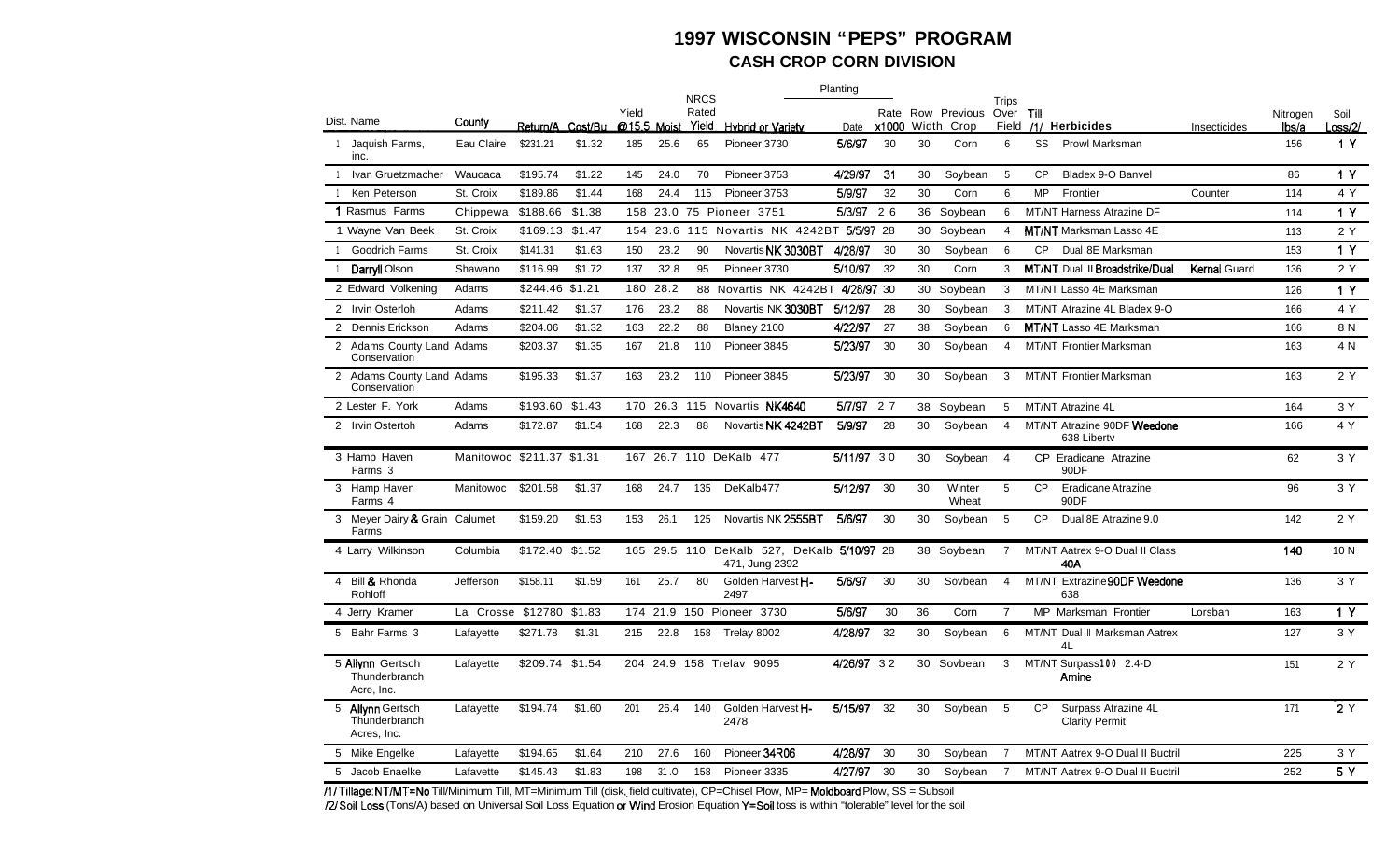### **1997 WISCONSIN "PEPS" PROGRAM DAIRY/LIVESTOCK CORN DIVISION**

|                                   |                     |          |        |       |      | <b>NRCS</b> |                                                     |         | Planting              |    |                             | Trips          |           |                                                                  |              |                   |                 |
|-----------------------------------|---------------------|----------|--------|-------|------|-------------|-----------------------------------------------------|---------|-----------------------|----|-----------------------------|----------------|-----------|------------------------------------------------------------------|--------------|-------------------|-----------------|
| Dist. Name                        | County              |          |        | Yield |      | Rated       | Return/A Cost/Bu@15.5 Moist Yield Hybrid or Variety |         | Date x1000 Width Crop |    | Rate Row Previous Over Till | Field          |           | /1/ Herbicides                                                   | Insecticides | Nitrogen<br>lbs/a | Soil<br>Loss/2/ |
| 1 Ken Custer                      | Chippewa            | \$275.96 | \$1.03 | 179   | 21.5 | 105         | Pioneer 3753                                        | 5/5/97  | 32                    | 20 | Soybean                     | $\overline{4}$ |           | MT/NT Prowl Atrazine 4L Crop Oil<br>Conc.                        |              | 120<br>Manure     | 1 Y             |
| Rasmus Farms                      | Chippewa            | \$251.98 | \$1.14 | 177   | 24.8 | 90          | Pioneer 3730                                        | 4/28/97 | 28                    | 36 | Alfalfa                     | 6              | <b>CP</b> | Harness Atrazine DF<br>Roundup 2,4-D Amine                       |              | 16<br>Manure      | 1Y              |
| <b>Steve Nix</b>                  | Eau Claire          | \$218.53 | SO.96  | 135   | 23.6 | 75          | Pioneer 37M81                                       | 4/27/97 | 28                    | 38 | Alfalfa                     | 3              |           | MT/NT Extrazine II 90DF LV-4                                     |              | 13                | 3 Y             |
| Ken Peterson                      | St. Croix           | \$207.52 | \$1.26 | 158   | 25.8 | 95          | Pioneer 3753                                        | 5/6/97  | 30                    | 30 | Corn                        | 5              | <b>MP</b> | Frontier                                                         | Counter      | 114<br>Manure     | 2Y              |
| 2 Daniel Thome                    | Marquette           | \$283.17 | SO.97  | 177   | 23.1 | 105         | Pioneer 3753                                        | 5/5/97  | 30                    | 30 | Alfalfa                     | $\overline{4}$ | MP.       | Lasso MT Atrazine 4L                                             |              | 44                | 3 Y             |
| 2 Dennis Erickson                 | Adams               | \$236.19 | \$1.20 | 173   | 22.4 | 88          | Novartis NK 4242BT                                  | 5/7/97  | 28                    | 38 | Corn                        | 6              | <b>MP</b> | Lasso 4E Marksman                                                |              | 104<br>Manure     | 10 <sub>N</sub> |
| 2 Ross Bishop                     | Washington \$192.60 |          | \$1.47 | 175   | 29.0 | 127         | Golden Harvest H-<br>2387                           | 5/22/97 | 35                    | 20 | Hay                         | $\overline{7}$ | <b>MP</b> | Roundup Ultra Dual II<br><b>Extrazine Accent</b><br>Marksman NIS |              | 121               | 1Y              |
| 2 Les Gundrum                     | Washington \$191.71 |          | \$1.27 | 148   | 24.1 | 125         | Ciba Seeds MAX 23                                   | 5/13/97 | 29                    | 30 | Corn                        | 6              | MP        | <b>Frontier Banvel</b>                                           | Aztec 2.1    | 118<br>Manure     | 3 Y             |
| 3 Hamp Haven Farms Manitowoc<br>2 |                     | \$263.72 | \$1.02 | 170   | 29.2 | 125         | Cargill 3677                                        | 5/12/97 | 30                    | 30 | Alfalfa                     | 4              | <b>MP</b> | <b>Eradicane Atrazine</b><br>90DF                                |              | 16<br>Manure      | 3 Y             |
| 3 Jim Salentine                   | Kewaunee            | \$255.56 | SO.98  | 161   | 30.2 | 110         | Golden Harvest H-<br>2292                           | 5/10/97 | 30                    | 30 | Alfalfa                     | 5              | <b>CP</b> | Banvel                                                           |              | 26<br>Manure      | 2 Y             |
| 3 Hamp Haven Farms Manitowoc      |                     | \$240.93 | \$1.07 | 161   | 29.9 | 115         | Pioneer 3751                                        | 5/12/97 | 30                    | 30 | Alfalfa                     | $\overline{4}$ | <b>MP</b> | <b>Eradicane Atrazine</b><br>90DF                                |              | 16<br>Manure      | 3Y              |
| 3 Ron J. Vanden<br>Heuval         | Outagamine \$206.07 |          | \$1.20 | 151   | 25.3 | 100         | NK Max 40                                           | 5/7/97  | 30                    | 30 | Alfalfa                     | 5              | <b>MP</b> | Accent Beacon Banvel<br>NIS 28% Surfactant                       |              | $\overline{7}$    | 3 Y             |
| 3 Dennis Mueller                  | Sheboygan \$109.63  |          | \$1.64 | 118   | 30.2 | 100         | Novartis NK 2555BT                                  | 5/28/97 | 32                    | 30 | Soybean                     | 8              | <b>MP</b> |                                                                  |              | 100<br>Manure     | 3 Y             |
| 4 John Miller                     | Columbia            | \$215.05 | \$136  | 178   | 25.2 | 150         | Novartis NK 4640BT                                  | 4/29/97 | 30                    | 38 | Corn                        | 6              |           | MT/NT Dual 8E LV-4 Liberty<br>Lorsban 15G                        |              | 56<br>Manure      | 4 Y             |
| 4 Ronald Dresen                   | Dane                | \$135.89 | \$1.54 | 132   | 26.9 | 90          | Novartis NK 4242BT                                  | 5/12/97 | 26                    | 30 | Alfafa                      | 4              |           | MT/NT Dual 8E Roundup<br>Marksman                                |              | 102               | 3Y              |
| 5 Daniel Ballmer                  | Rock                | \$241.61 | \$1.28 | 187   | 21.3 | 155         | DeKalbDK560                                         | 4/27/97 | 30                    | 30 | Soybean                     | -5             | MP        | Surpass Marksman                                                 |              | 48<br>Manure      | 2 Y             |

Ill Tillage: NT/MT=No TilVMinimum Till, MT=Minimum Till (disk, field cultivate), CP=Chisel Plow, MP= Moldboard Plow, SS = Subsoil

/2/ Soil Loss (Tons/A) based on Universal Soil Loss Equation or Wind Erosion Equation Y=Soil loss is within "tolerable" level for the soil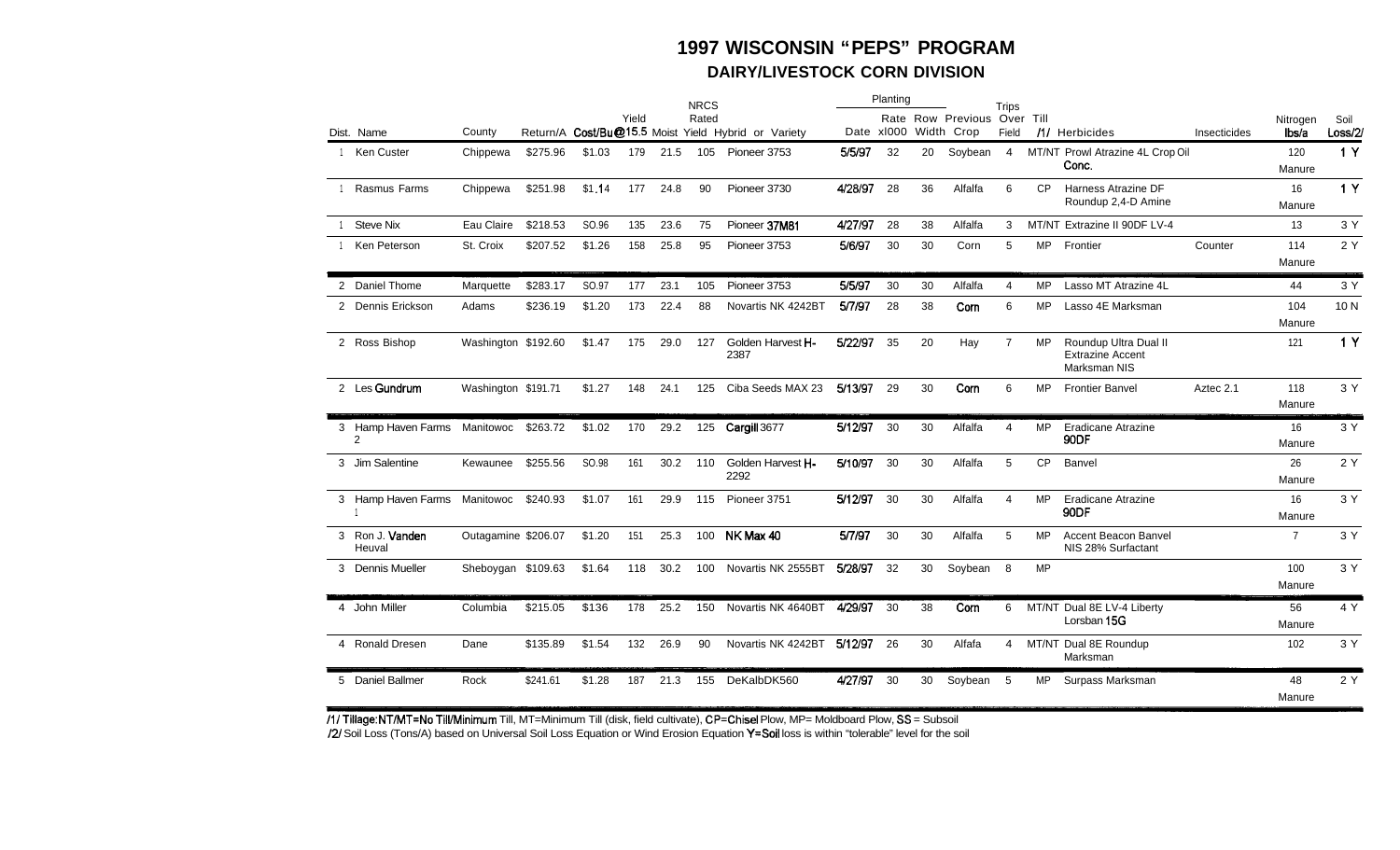#### 1997 WISCONSIN "PEPS" PROGRAM **SOYBEAN DIVISION**

|                |                             |             |          |        |    | <b>NRCS</b> |                                              |    | Planting        |          |                |                    | <b>Trips</b>   |           |                                                                         |              |                 |
|----------------|-----------------------------|-------------|----------|--------|----|-------------|----------------------------------------------|----|-----------------|----------|----------------|--------------------|----------------|-----------|-------------------------------------------------------------------------|--------------|-----------------|
|                |                             |             |          |        |    | Yield Corn  |                                              |    |                 | Rate Row |                | Previous Over Till |                |           |                                                                         | Nitrogen     | Soil            |
|                | Dist. Name                  | County      |          |        |    |             | Return/A Cost/Bubu/A Yield Hybrid or Variety |    | Inoc Date xI000 |          | Width          | Crop               |                |           | Field /1/ Herbicides                                                    | lbs/a        | Loss/2/         |
|                | Ken Custer                  | Chippewa    | \$254.74 | \$2.60 | 60 | 90          | <b>FS Hisov 1452</b>                         | Y  | 5/9/97          | 185      | 20             | Corn               | 4              |           | MT/NT Pursuit Dash 28-O-O                                               | $\Omega$     | 0 Y             |
|                | Jaquish Farms, Inc.         | Eau Claire  | \$254.51 | \$2.41 | 57 | 45          | Pioneer 9163                                 | Y  | 5/17/97 148     |          | 30             | Corn               | 6              | SS        | Pursuit Pinnacle Activator<br>28-O-O                                    | 9            | 2Y              |
|                | Wayne Van Beek              | St. Croix   | \$203.28 | \$2.98 | 52 | 100         | <b>NK S08-80</b>                             |    | Y 5/26/97       | 200      | $\overline{7}$ | Corn               | $\overline{4}$ | <b>CP</b> | Sencor 4L Command<br>6EC                                                | 10           | 4 Y             |
|                | Ivan Gruetzmacher           | Waupaca     | \$196.34 | \$2.89 | 49 | 65          | Pioneer 9172                                 | Y. | 5/6/97          | 220      | $\overline{7}$ | Corn               | 5              | <b>CP</b> | <b>Pursuit NIS</b>                                                      | $\Omega$     | $\overline{1Y}$ |
| $\mathbf{2}$   | <b>Edward Volkening</b>     | Adams       | \$334.91 | \$1.85 | 67 | 88          | <b>NK S20-91</b>                             | N. | 5/6/97          | 125      | 30             | Corn               | 4              |           | MT/NT Command 3 ME Lexone                                               | $\mathbf 0$  | 1 Y             |
| $\overline{2}$ | Roger Hilliard              | Adams       | \$278.41 | \$2.36 | 62 | 110         | Pioneer 9172                                 |    | Y 5/10/97       | 200      | $\overline{7}$ | Corn               | 3              |           | MT/NT Command 3 ME Frontier 32-<br>$O-O$                                | $\mathbf 0$  | 2 Y             |
| 2              | Dennis Erickson             | Adams       | \$228.45 | \$2.89 | 58 | 88          | <b>NK S20-B9</b>                             | Y  | 5/6/97          | 165      | 38             | Corn               | 6              | <b>MP</b> | Roundup Ammonium<br>Sulfate                                             | 15           | 10 N            |
| $\overline{2}$ | Ross Bishop                 | Washington  | \$206.33 | \$3.28 | 58 | 100         | Golden Harvest H-<br>1263                    | Y  | 5/5/97          | 275      | $\overline{7}$ | Corn               | 6              | SS        | <b>Broadstrike/Dual</b>                                                 | 18           | 3 Y             |
| 2              | Dale A. Theel               | Fond du Lac | \$202.70 | \$3.20 | 55 | 150         | Golden Harvest H-<br>1170                    |    | Y 5/20/97 275   |          | 7.5            | Alfalfa            | 4              |           | MT/NT Roundup Ultra Pursuit 2.4-<br>D Ester 21-O-O-24                   | $\mathbf{0}$ | 0Y              |
| $\overline{2}$ | Don Brenengan               | Trempleau   | \$193.60 | \$3.17 | 52 | 100         | Hardin                                       | Y  | 5/20/97         | 180      | 30             | Corn               | 5              | <b>CP</b> | Command 4EC 28-O-O<br><b>NIS</b>                                        | 21           | Y               |
| $\overline{2}$ | Lorraine Birschbach         | Fond du Lac | \$183.02 | \$3.43 | 53 | 120         | <b>NKS19-90</b>                              |    | Y 5/10/97       | 225      | 6              | Winter<br>Wheat    | 6              | <b>CP</b> | Pursuit 28-O-O NIS                                                      | 42           | 2Y              |
| $\overline{2}$ | Irvin Osterloh              | Adams       | \$182.32 | \$3.16 | 49 | 88          | <b>NK S20-B9</b>                             | N. | 5/21/97         | 161      | 7.5            | Corn               | 3              | MT/NT     | Roundup Ultra Ammonium<br>Sulfate                                       | $\Omega$     | 1Y              |
| 2              | Don Brenengan               | Trempleau   | \$177.22 | \$3.55 | 54 | 100         | Hardin                                       | Y  | 5/20/97         | 180      | 30             | Corn               | 5              | <b>CP</b> | Command 4EC 28-O-O NIS<br>Pursuit                                       | 21           | Y               |
|                | 2 Mike Kraus                | Juneau      | \$76.39  | \$4.91 | 39 | 80          | <b>DSR 222</b>                               |    | $Y$ 5/13/97     | 225      | 7.5            | Potato/Corn        | 6              | MT/NT     | Basagran Poast+ Pinnacle<br>Lorox DF Crop Oil Conc.<br>Ammonium Sulfate | 28           | Y               |
|                | 3 Hamp Haven Farms          | Manitowoc   | \$297.38 | \$2.46 | 68 | 125         | Dyna-Grow 3196                               | Y. | 5/25/97         | 220      | 14             | Corn               | 5              | <b>CP</b> | Prowl Basagran Crop Oil<br>Conc.                                        | $\mathbf 0$  | 3 Y             |
|                | 3 Meyer Dairy & Grain Farms | Calumet     | \$262.33 | \$2.75 | 64 | 125         | <b>NKS19-90</b>                              |    | Y 5/12/97       | 253      | 7.5            | Corn               | 5              | <b>MP</b> | Command 8E Lexone<br><b>Treflan MTF</b>                                 | $\mathbf 0$  | $\overline{1}$  |
| 3              | Ron J. Vanden Heuval        | Outagamie   | \$233.57 | \$3.02 | 61 | 95          | <b>NK S19-90</b>                             |    | Y 5/21/97 199   |          | 6              | Corn               | 6              | <b>MP</b> | Soywet Pursuit Pinnacle 28-<br>O-O                                      | $\mathbf 0$  | 2Y              |
| 3              | Jim Salentine               | Kewaunee    | \$210.95 | \$2.95 | 54 | 125         | Golden Harvest H-<br>1190                    |    | $v$ 5/22/97     | 205      | 30             | Corn               | 5              |           | <b>MT/NT Pursuit Plus</b>                                               | $\Omega$     | 2 Y             |
| 3              | Dennis Mueller              | Sheboygan   | \$141.03 | \$3.98 | 49 | 100         | <b>NK S08-86</b>                             | N. | 6/3/97          | 300      | $\overline{7}$ | Corn               | 8              | <b>MP</b> | <b>Pursuit Plus</b>                                                     | 23           | 3 Y             |
|                | 3 Myron Mueller             | Manitowoc   | \$107.62 | 84.37  | 43 | 90          | <b>NK S14-M7</b>                             | V  | 5/15/97         | 293      | $\overline{7}$ | Com                | $\overline{7}$ | MP        | Roundup Ultra                                                           | $\mathbf 0$  | 3 Y             |
|                | 3 Highland Dairy Farms      | Sheboygan   | \$76.47  | \$4.98 | 41 |             | 100 NK S19-90                                |    | v 5/31/97 300   |          | $\overline{7}$ | Snapbean           | 6              | <b>CP</b> | <b>Pursuit Plus Lexone</b>                                              | 20           | 6 N             |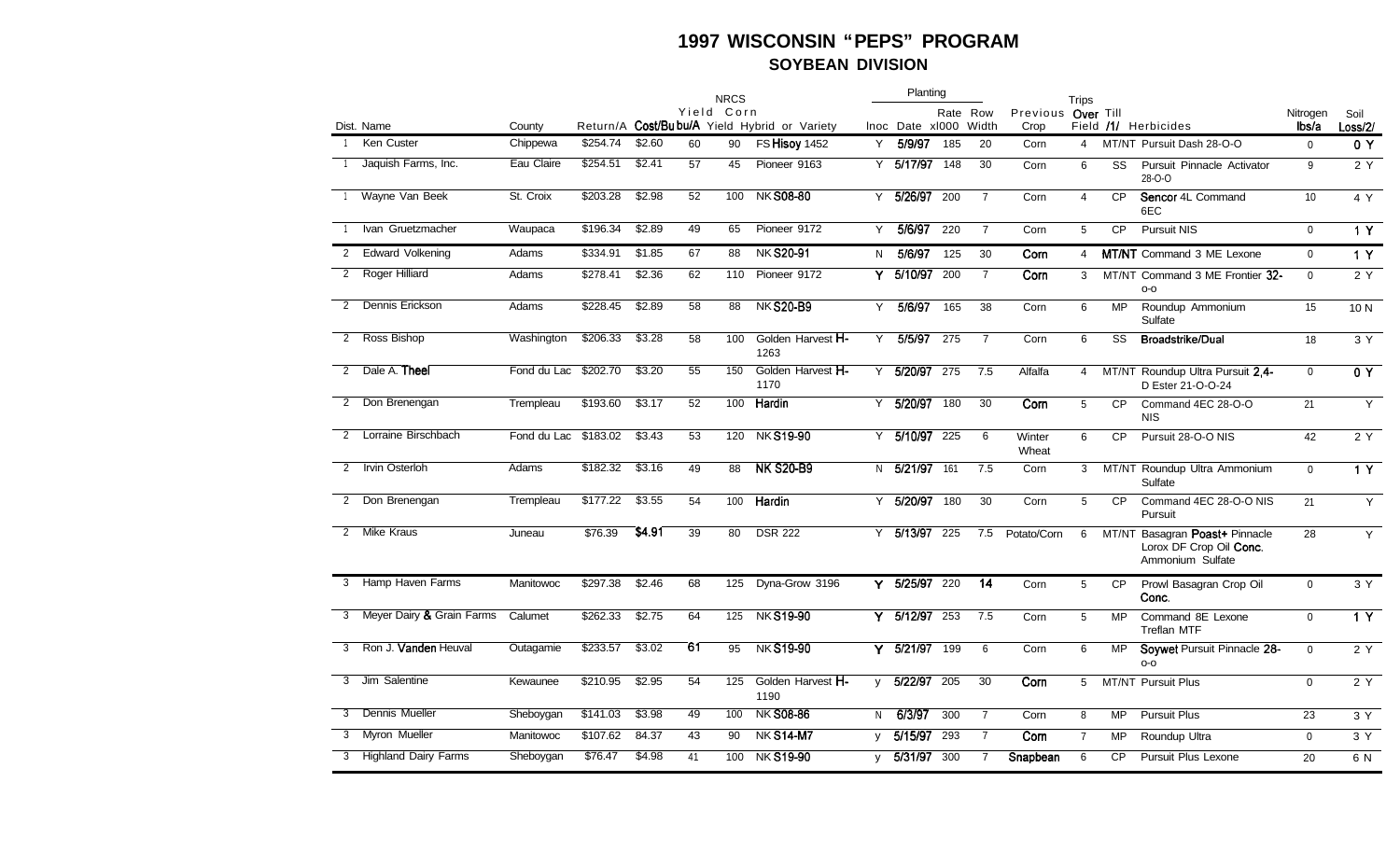#### **1997 WISCONSIN "PEPS" PROGRAM SOYBEAN DIVISION**

|             |                       |           |          |        |     | <b>NRCS</b> |                                              |          | Planting              |     |                |                    | Trips          |           |                                                                                 |                |                |
|-------------|-----------------------|-----------|----------|--------|-----|-------------|----------------------------------------------|----------|-----------------------|-----|----------------|--------------------|----------------|-----------|---------------------------------------------------------------------------------|----------------|----------------|
|             |                       |           |          |        |     | Yield Corn  |                                              |          |                       |     | Rate Row       | Previous Over Till |                |           |                                                                                 | Nitrogen       | Soil           |
|             | Dist. Name            | County    |          |        |     |             | Return/A Cost/Bubu/A Yield Hybrid or Variety |          | Inoc Date xI000 Width |     |                | Crop               |                |           | Field /1/ Herbicides                                                            | lbs/a          | Loss/2/        |
|             | 4 Earl Findlav        | Jefferson | \$291.14 | \$2.89 | 73  |             | 120 DeKalb CX232                             |          | Y 5/7/97              | 240 | 7.5            | Corn               | 5              |           | MP Pursuit Pinnacle NIS<br>Ammonium Sulfate                                     | $\overline{0}$ | Y              |
| 4           | <b>Earl Findlay</b>   | Jefferson | \$254.01 | \$3.15 | 69  | 120         | DeKalb CX232                                 | Y.       | 5/7/97                | 240 | 7.5            | Corn               | 5              | <b>MP</b> | Basagran Poast+ Crop Oil<br><b>Conc.</b> Ammonium Sulfate<br>Pinnacle           | $\Omega$       | Y              |
| 4           | John Miller           | Columbia  | \$199.56 | \$3.38 | 57  |             | 150 NK S20-B9                                | N.       |                       | 168 | $\overline{7}$ | Corn               | $\overline{7}$ | <b>CP</b> | Roundup Ultra Ammonium<br>Sulfate                                               | $\mathbf 0$    | 2 Y            |
| 4           | John Gaska            | Dodge     | \$163.60 | \$3.65 | 51  | 145         | <b>NK S19-90</b>                             |          | Y 5/17/97             | 225 | 7.5            | Corn               | 4              |           | MT/NT Prowl Assure II Pinnacle 28-<br>O-O NIS                                   | $\mathbf{0}$   | Y              |
|             | John Gaska            | Dodge     | \$161.28 | \$3.72 | 51  |             | 145 NK S19-90                                | Y        | 5/17/97               | 225 | 7.5            | Corn               | 4              |           | MT/NT Prowl Pursuit 28-O-O NIS                                                  | $\mathbf{0}$   | Y              |
|             | Bill 8 Rhonda Rohloff | Jefferson | \$112.71 | \$4.61 | 50  | 105         | Golden Harvest H-<br>1263                    |          | N 4/29/97             | 218 | 7.5            | Sweet Corn         | 6              | SS        | Roundup Weedone 638<br><b>Pursuit Pinnacle Select</b>                           | $\Omega$       | 3 Y            |
| 4           | Tom Klahn             | Columbia  | \$105.92 | \$4.66 | 48  |             | 160 Asgrow A2247                             | Y        | 5/19/97               | 225 | 7.5            | Corn               | 4              |           | MT/NT Roundup 2,4-D Ester<br>Basagran Poast+ Crop Oil<br>Conc. Ammonium Sulfate | $\mathbf{0}$   | Y.             |
|             | Tom Klahn             | Columbia  | \$104.81 | \$4.65 | 47  |             | 160 Asgrow A2247                             |          | Y 5/19/97             | 225 | 7.5            | Corn               | 4              |           | MT/NT Roundup 2,4-D Ester<br>Pursuit Ammonium Sulfate<br><b>NIS</b>             | $\Omega$       | Y              |
| $5^{\circ}$ | Marvin Barlass        | Rock      | \$198.07 | \$3.65 | 62  |             | 160 Mycogen 5251                             |          | Y 5/11/97 255         |     | 7.5            | Corn               | 3              |           | MT/NT Pursuit Plus Prowl 2.4-D<br>Ester NIS 28-O-O                              | $\Omega$       | 1Y             |
|             | Bahr Farms 2          | Lafayette | \$191.45 | \$3.59 | 59  | 150         | Patriot 245                                  |          | $Y$ 5/10/97           | 188 | 7.5            | Corn               | 3              |           | MT/NT Broadstrike/Dual Sencor<br>4L                                             | $\mathbf{0}$   | 2Y             |
| 5           | Rock County Farm      | Rock      | \$183.84 | \$3.82 | ั61 |             | 160 Asgrow A2247                             | <b>V</b> | 5/7/97                | 225 | 7.5            | Corn               | 5              |           | MT/NT Prowl Pursuit Pinnacle<br>Ammonium Sulfate NIS                            | $\mathbf{0}$   | $\overline{Y}$ |
|             | Rock County Farm      | Rock      | \$180.28 | \$3.89 | -61 |             | 160 NK S19-90                                | Y        | 5/7/97                | 225 | 7.5            | Corn               | 5              |           | MT/NT Prowl Basagran Pinnacle<br>Ammonium Sulfate Crop Oil<br>Conc. Poast+      | $\Omega$       | Y              |
| 5           | Bahr Farms 1          | Lafayette | \$178.60 | \$3.75 | 57  | 158         | DeKalb CX 229                                |          | y 5/10/97 188         |     | $\overline{7}$ | Corn               | 6              | <b>CP</b> | <b>Prowl Pursuit Methalated</b><br>Oil                                          | $\Omega$       | 3Y             |
| 5           | Mike Engelke          | Lafayette | \$172.26 | \$3.93 | 59  | 160         | Pioneer 9255                                 |          | Y 5/14/97             | 225 | 7.5            | Corn               | $\overline{7}$ | <b>CP</b> | Prowl Pursuit Class 17%<br><b>AS</b>                                            | $\Omega$       | 3 Y            |

<sup>111</sup> Tillage: NT/MT=No Till/Minimum Till, MT=Minimum Till (disk, field cultivate), CP=Chisel Plow, MP= Moldboard Plow, SS = Subsoil

/2/ Soil Loss (Tons/A) based on Universal Soil Loss Equation or Wind Erosion Equation Y=Soil loss is within "tolerable" level for the soil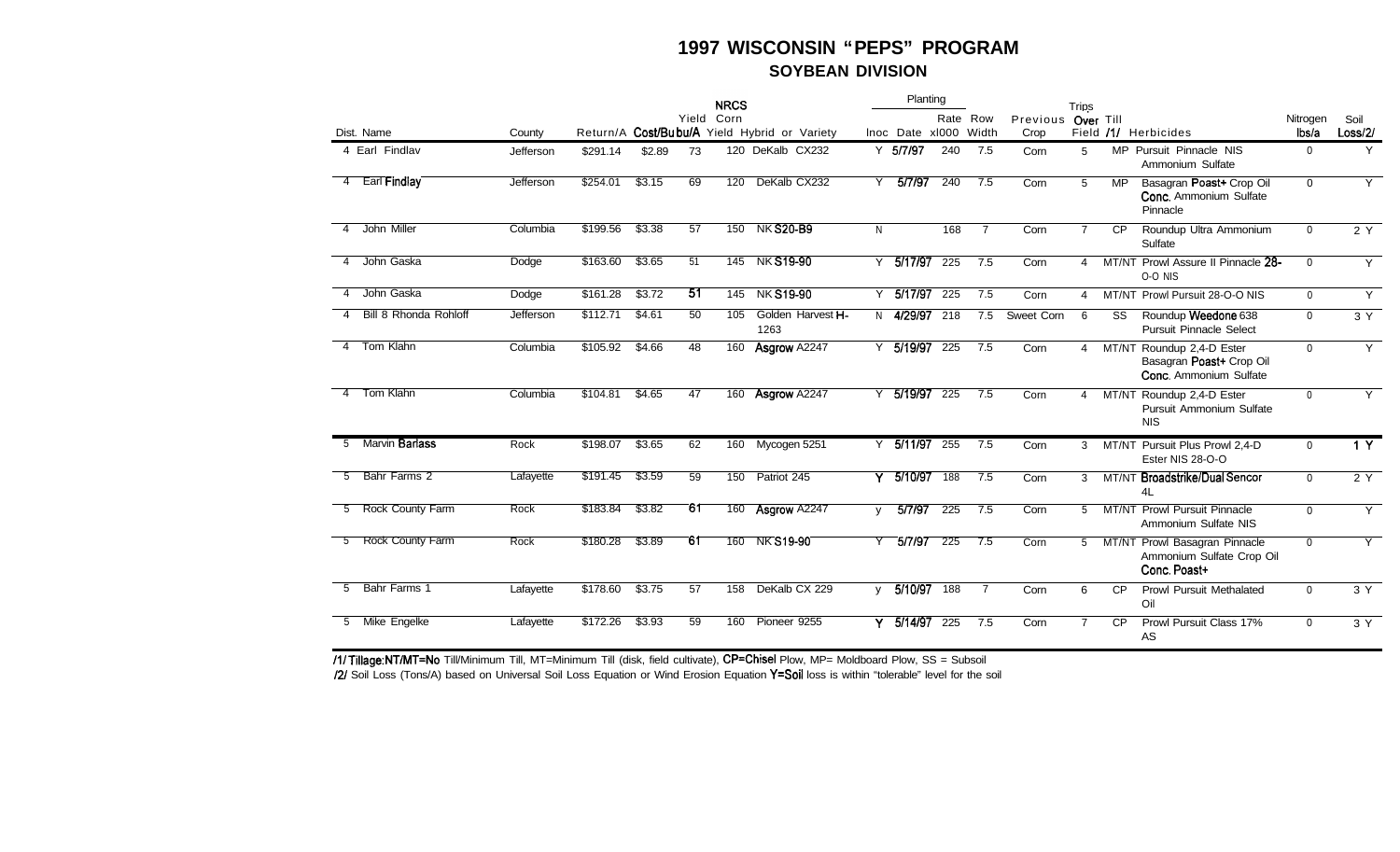### **1997 WISCONSIN "PEPS" PROGRAM Summary of Corn Cultural Practices - Grouped by Return per Acre**

|                                             |            | <b>CASH CROP DIVISION</b> |           |            | DAIRY/LIVESTOCK DIVISION |                |  |  |  |  |
|---------------------------------------------|------------|---------------------------|-----------|------------|--------------------------|----------------|--|--|--|--|
|                                             | Bottom 20% | Middle 60%                | Top 20%   | Bottom 20% | Middle 20%               | <b>Top 20%</b> |  |  |  |  |
| Return (\$/A)                               | 137.93     | 189.66                    | 234.05    | 145.74     | 226.41                   | 274.28         |  |  |  |  |
| Cost (\$/bu)                                | 1.72       | 1.45                      | 1.30      | 1.48       | 1.19                     | 1.01           |  |  |  |  |
| Yield (bu/A)                                | 164        | 170                       | 185       | 133        | 166                      | 175            |  |  |  |  |
| Moist (%)                                   | 26.9       | 24.7                      | 25.3      | 27.1       | 25.8                     | 24.6           |  |  |  |  |
| NRCS Yield (bu/a)                           | 115        | 114                       | 102       | 105        | 111                      | 112            |  |  |  |  |
| Planting Date                               | 03-May-97  | 07-May-97                 | 05-May-97 | 17-May-97  | 05-May-97                | 07-May-97      |  |  |  |  |
| Planting Rate (seed/A)                      | 30120      | 29387                     | 29950     | 28833      | 29607                    | 30667          |  |  |  |  |
| $30$<br>Row Width<br>(%)                    | 0          | 0                         | 0         | 0          | 10                       | 33             |  |  |  |  |
| $30^{\prime\prime}$                         | 80         | 73                        | 100       | 100        | 50                       | 67             |  |  |  |  |
| 36"                                         | 20         | 7                         | 0         | 0          | 10                       | 0              |  |  |  |  |
| 38''                                        | 0          | 20                        | 0         | 0          | 30                       | 0              |  |  |  |  |
| Crop Rotation<br>(previous crop not corn %) | 60         | 93                        | 80        | 67         | 70                       | 100            |  |  |  |  |
| Tillage MT/NT<br>(%)                        | 60         | 67                        | 60        | 33         | 20                       | 33             |  |  |  |  |
| CP                                          | 20         | 27                        | $20\,$    | 0          | 20                       | 0              |  |  |  |  |
| <b>MP</b>                                   | 20         | 7                         | 0         | 67         | 60                       | 67             |  |  |  |  |
| s s                                         | $\pmb{0}$  | $\pmb{0}$                 | $20\,$    | 0          | $\pmb{0}$                | $\bf{0}$       |  |  |  |  |
| Number of Trips                             | 5.4        | 5.0                       | 4.4       | $6.0\,$    | 5.2                      | $4.0$          |  |  |  |  |
| Chemical Costs \$0-\$5/A (%)                | 0          | $\overline{7}$            | 0         | 33         | 0                        | 0              |  |  |  |  |
| \$5-\$10/A                                  | 0          | $\overline{1}$            | 0         | 0          | 10                       | 0              |  |  |  |  |
| \$10-\$15/A                                 | 0          | 7                         | 20        | 0          | $10$                     | 33             |  |  |  |  |
| \$15-\$20/                                  | 0          | 40                        | 40        | 0          | 10                       | 33             |  |  |  |  |
| \$20-\$25/                                  | 40         | 13                        | 20        | 0          | 30                       | 33             |  |  |  |  |
| $> $25/A$                                   | 60         | 27                        | $20\,$    | 67         | 40                       | $\pmb{0}$      |  |  |  |  |
| Rootworm Insect. Overall (%)                | 40         | $\overline{7}$            | $\pmb{0}$ | 33         | $10\,$                   | 0              |  |  |  |  |
| Following Corn                              | 40         | $\overline{7}$            | 0         | 33         | 10                       | $\bf{0}$       |  |  |  |  |
| Starter applied (%)                         | ${\bf 80}$ | 93                        | 100       | 100        | 90                       | 67             |  |  |  |  |
| Nitrogen applied (lbs/A)                    | 168        | 145                       | 127       | 107        | 52                       | 60             |  |  |  |  |
| Manure applied (%)                          | $\pmb{0}$  | $\pmb{0}$                 | 0         | $67\,$     | 70                       | 67             |  |  |  |  |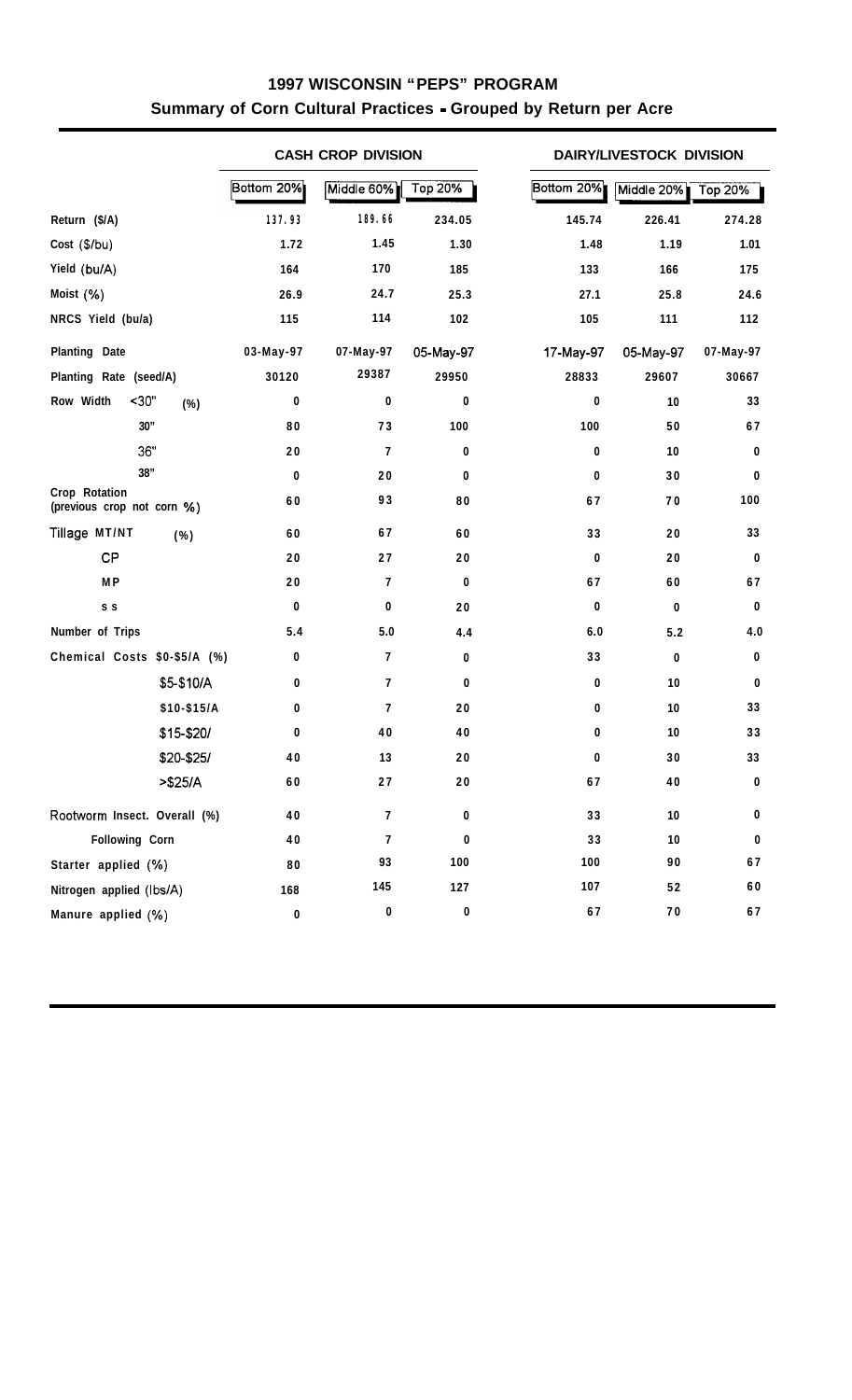|                                                    |               | Bottom 20%   | Middle 60%   | <b>Top 20%</b>           |
|----------------------------------------------------|---------------|--------------|--------------|--------------------------|
| Return (\$/A)                                      |               | 103.56       | 195.27       | 281.92                   |
| Cost (\$/bu)                                       |               | 4.59         | 3.38         | 2.47                     |
| Yield (bu/A)                                       |               | 45           | 56           | 64                       |
| NRCS Yield (bu/a)                                  |               | 114          | 126          | 100                      |
| <b>Planting Date</b>                               |               | 18-May-97    | 13-May-97    | 12-May-97                |
| Planting Rate (seed/A)                             |               | 255000       | 211790       | 195804                   |
| Row Width Less Than1 0" (%)                        |               | 100          | 81           | 43                       |
|                                                    | 10"-15"       | $\pmb{0}$    | $\mathbf 0$  | 14                       |
|                                                    | 15"-30"       | $\pmb{0}$    | $\mathbf{0}$ | 14                       |
| Greater Than 30"                                   |               | $\mathbf{0}$ | 19           | 29                       |
| <b>Crop Rotation</b><br>(previous crop not corn %) |               | 43           | 10           | $\pmb{0}$                |
| Tillage MT/NT                                      | (% )          | 43           | 43           | 43                       |
| CP                                                 |               | 14           | 38           | 14                       |
| <b>MP</b>                                          |               | 29           | 14           | 29                       |
| S S                                                |               | 14           | $\sqrt{5}$   | 14                       |
| Number of Trips                                    |               | 5.9          | 5.0          | 4.6                      |
| <b>Chemical Costs</b>                              | $$0-$5/A$ (%) | $\pmb{0}$    | $\pmb{0}$    | $\pmb{0}$                |
|                                                    | \$5-\$10/A    | $\mathbf{0}$ | $\mathbf 0$  | 0                        |
|                                                    | \$1 0-\$15/A  | 0            | 10           | 0                        |
|                                                    | \$15-\$20/A   | 14           | $\mathbf 0$  | 29                       |
|                                                    | \$20-\$25/A   | 14           | 19           | 29                       |
|                                                    | $> $25/A$     | 71           | 71           | 43                       |
| Inoculum Used: %                                   |               | 71           | 90           | 86                       |
| Nitrogen applied (Ibs/A)                           |               | IO           | 6            | $\overline{\phantom{a}}$ |

## **1997 WISCONSIN "PEPS" PROGRAM Summary of Soybean Cultural Practices - Grouped by Return per Acre**